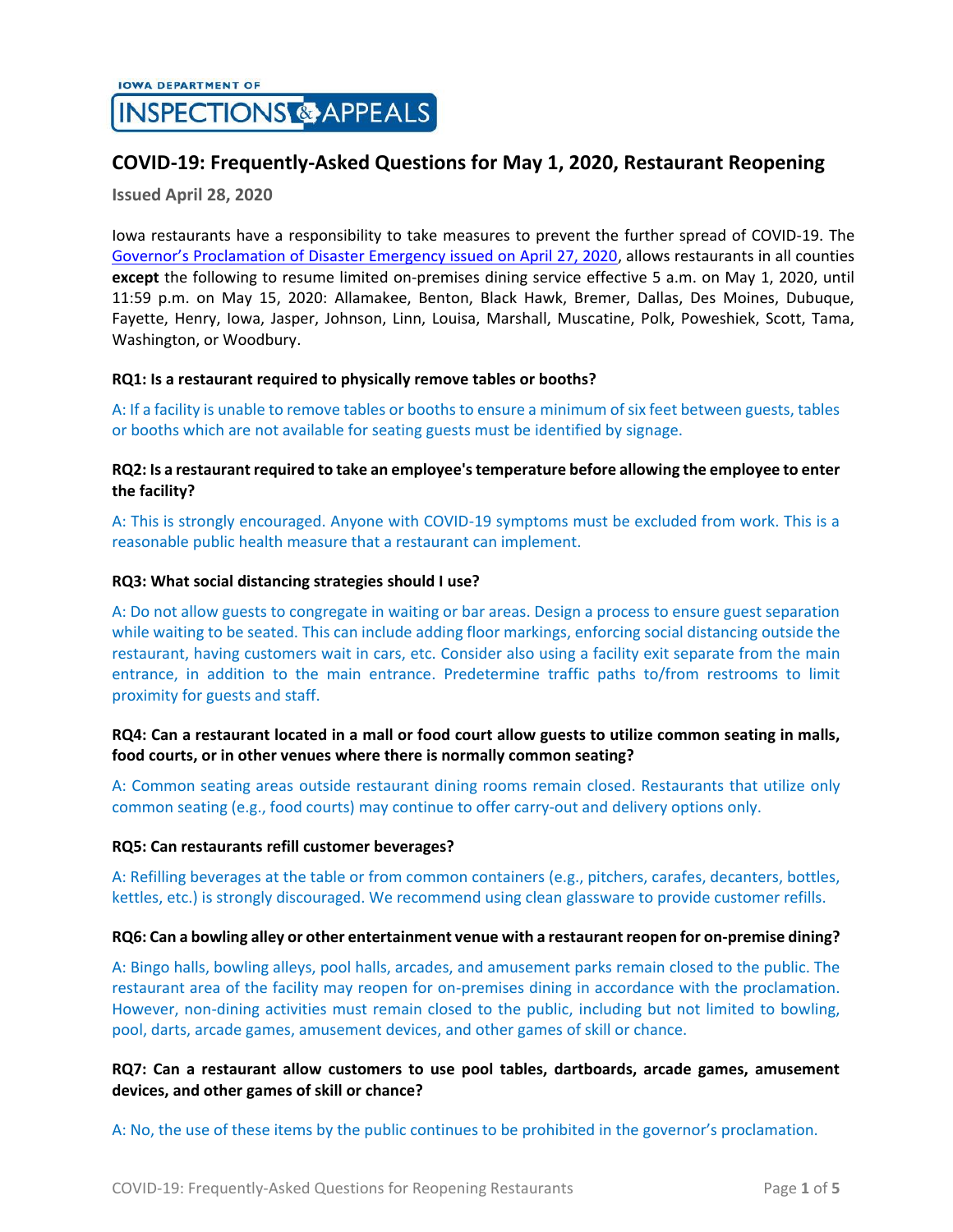#### **RQ8: Can a restaurant provide live music and dancing?**

A: We strongly advise against this practice. The governor's proclamation requires restaurants to implement reasonable measures to ensure social distancing of employees and customers, increased hygiene practices, and other public health measures to reduce the risk of transmission of COVID-19.

# **RQ9: Can a bar or brewery tap room partner with a mobile food unit or restaurant, or utilize restaurant delivery options to allow on-premises dining along with alcohol sales?**

A: No, bars must remain closed to the public, except for carry-out and delivery only. For the purposes of this order, a bar is an establishment where a customer may purchase alcoholic beverages and in which the serving of food in incidental to the consumption of those beverages and is limited to the service of ice, snack foods, and the reheating of commercially prepared foods such as frozen pizza, pre-packaged sandwiches, or other prepackaged, ready-to-serve products.

### **RQ10: Can a restaurant within a golf course clubhouse reopen to on-premises dining?**

A: Restaurants within golf course clubhouses and other social and fraternal clubs may reopen to the public for on-premise dining, provided clubhouse activities and other club activities remain closed and the restaurant operates in accordance with the governor's proclamation.

**RQ11: Since restaurants are not allowed to conduct self-service food or beverage operations, are grocery and convenience stores also prohibited from offering self-service food and beverage operations?**

A: Grocery and convenience stores are not mandated to cease customer self-service operations. We advise that each operation assess self-service and consider discontinuing self-service beverages. We further advise selling food that has been wrapped or placed in individual containers only.

# **RQ12: The governor's proclamation states restaurants must limit the number of customers present in indoor or outdoor spaces to 50 percent of its normal operating capacity to ensure adequate spacing of groups. How is "operating capacity" defined or interpreted?**

A: Operating capacity means the maximum number of individuals able to be seated for use by restaurant patrons on the premises, which may include indoor and outdoor seating areas. Fifty percent operating capacity includes customers seated for on-premise dining service, as well as customers waiting within the indoor and/or outdoor seating areas for carry-out orders.

### **RQ13: How much distance do we need between restaurant tables?**

A: The restaurant must ensure at least six feet of physical distance between each group or individual diner.

### **RQ14: What if my family group is larger than six members? Will we be permitted to be seated together in a group larger than six people?**

A: No. Group seating is limited to six or fewer guests. Groups greater than six people could be divided into smaller groups consisting of six or less individuals. The groups should expect to maintain a social distance of at least six feet between groups while in the restaurant.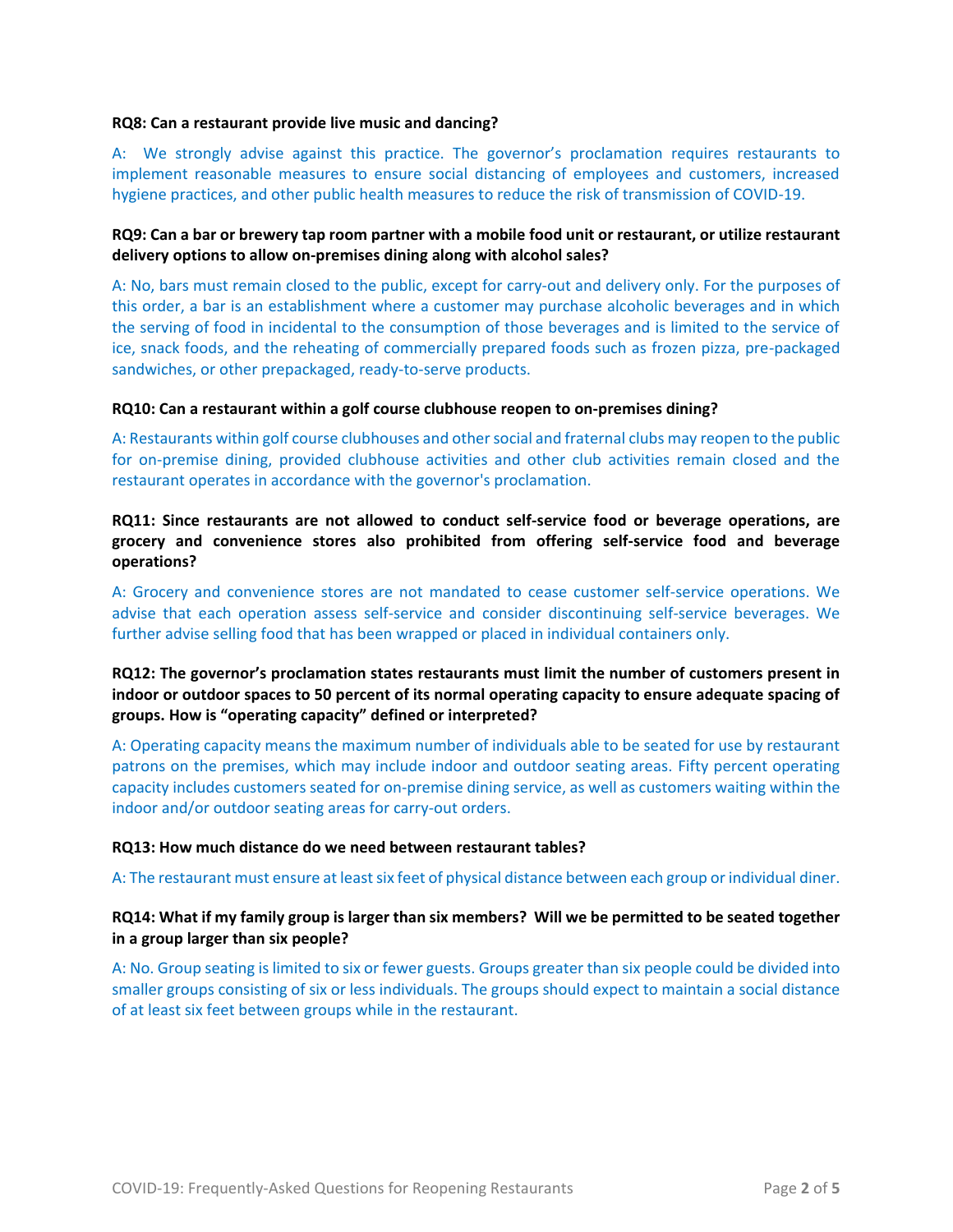**RQ15: If my racetrack/speedway includes a concession stand where food is prepared and served, may I open the concession stand to serve food even though I am not permitted to reopen the speedway or racetrack to permit spectators to attend an event in person.**

A: Yes, the concession stand would be permitted to open for service to attending race drivers and race crew members providing appropriate social distancing measures and guidance are implemented. General public customers could be served as long as entry into the event is not required, and proper social distancing measures and guidance are followed. If practical, general public service may be limited to curbside carry-out at the speedway or race track location, or delivery.

# **RQ16: If I own or operate a licensed juice or health drink bar within a gymnasium, fitness center, or health spa, can I reopen this space to serve customers?**

A: Yes, however, the juice/health drink bar area would be included within the proclamation, which limits the number of customers to 50 percent of the maximum legal occupancy capacity of the gym, fitness center, or health spa. Appropriate social distancing, hygiene, and public health measures must be implemented.

# **RQ17: May I offer preset tables, which may include tableware, utensils, cups/glasses, table tents, menus, salt/pepper shakers, napkin dispensers, condiments (e.g., ketchup, mustard, barbecue sauce), or other similar items?**

A: We strongly discourage offering preset tables. As an alternative, you should consider offering prewrapped single-use tableware, single-service condiments (e.g., packets of salt, pepper, ketchup, mustard, mayo) or other single-use items (e.g., napkins) upon customer request or delivery of the meal to the dining table/booth. If offered for use, multiple-use tableware or glassware should be placed at the table/booth as guests are seated and must be cleaned and sanitized between each customer.

# **RQ18: Can a restaurant allow dining customers to remain on premises and order additional beverages, including alcoholic beverages, after the completion of their meal?**

A: While it may be common practice for diners to socialize after the meal, we advise restaurants to closely monitor this practice, establish limits, and inform customers of limitations.

### **RQ19: Are restaurants allowed to serve customers that are only ordering alcoholic beverages?**

A: The governor's proclamation allows restaurants to resume on-premises dining. If customers are only ordering alcoholic beverages, they are not dining. We strongly advise restaurants to only service alcoholic beverages to customers who are ordering and consuming food.

### **RQ20: Can a restaurant utilize seating at the bar to serve customers food?**

A: To the extent possible, seating at bars within restaurants should be eliminated. When determining if seating at the bar will be allowed, social distancing between customers and employees must be considered.

**RQ21: Can a restaurant be open for on-premise dining during hours when food is not offered? For example, if the kitchen hours are from 4-9 p.m., can the restaurant be open to the public for beverage service until 11 p.m.?**

A: No, once food can no longer be ordered or consumed on premise, a restaurant, for the purposes of the proclamation, meets the definition of a bar and must be closed to the public. They can continue to offer carry-out or delivery for beverages but are not allowed to be open to the public.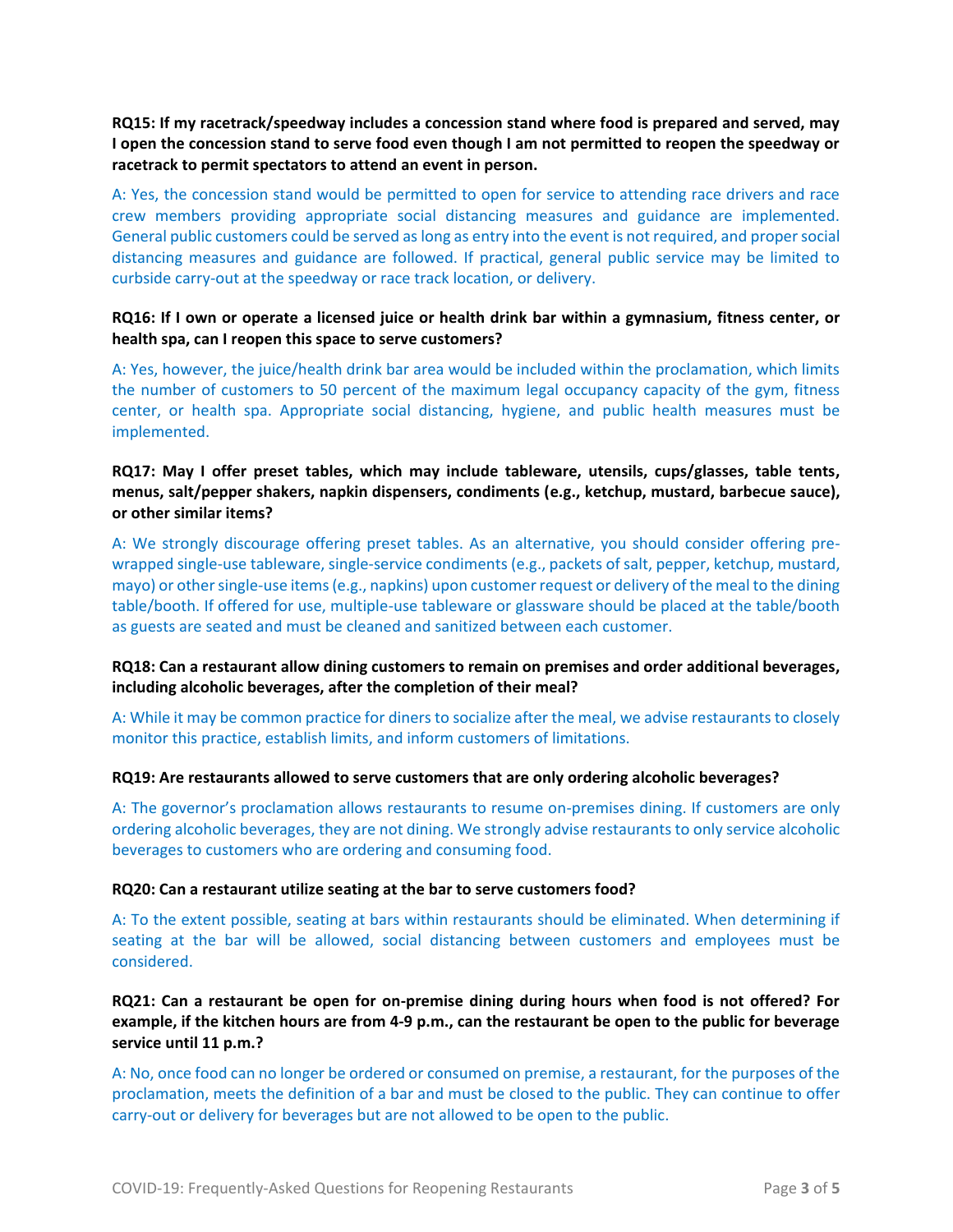# **RQ22: What type of disinfectants can be used for tables, chairs, and other non-food contact surfaces following customer use?**

A: Prior to disinfecting surfaces, these surfaces should first be cleaned (i.e., removal of germs, dirt, and impurities from surfaces). Cleaning does not kill germs, but removing them from surfaces lowers their numbers and the risk of spreading infection. An EPA-registered disinfectant effective for use against SARS-CoV-2 (the virus which causes COVID-19) is recommended. The EPA's list of disinfectants for use against SARS-CoV-2 can be found online: [Disinfectants for Use Against SARS-CoV-2.](https://www.epa.gov/pesticide-registration/list-n-disinfectants-use-against-sars-cov-2) EPA-registered disinfectants must be appropriate for the surface to which it is being applied, and must be applied in accordance with the manufacturer's instructions on the label.

# **RQ23: How frequently should I disinfect commonly touched surfaces in my facility used both by customers and employees (i.e. door handles, credit card machines, bathrooms, and etc.)?**

A: The FDA and CDC both recommend cleaning frequently-touched surfaces as often as possible. The Iowa Department of Inspections and Appeals and Iowa Department of Public Health, to the extent practical, strongly recommend disinfecting commonly-touched surfaces **at a minimum of at least hourly**; however, if practical, it may be necessary to disinfect such surfaces more frequently.

# **RQ24: If I need to post signage on the entrance of my food establishment restricting customer access due to a consumer customer exhibiting symptoms of COVID-19, are there specific requirements for the signage (i.e., the size of sign or text on sign, and information or content printed on the sign)?**

A: There are no requirements regarding size, format, size of text, or content of signage; however, each establishment operator is strongly encouraged to consider the following when posting signage for customers: (1) Signage should be placed where it can be easily be seen by customers; (2) signage should be large enough for customers to identify and read the posted content (3) text should be appropriately sized and be legibly typed or printed for the customer to read; (4) signage in multiple languages should be considered, if necessary; and (5) signage should include information about particular COVID-19 symptoms. The CDC has identified the following symptoms to watch for on their website: fever, cough, shortness of breath or difficulty breathing, chills, repeated shaking with chills, muscle pain, headache, sore throat, and new loss of taste or smell. Please check the CDC's website for [symptoms of coronavirus.](https://www.cdc.gov/coronavirus/2019-ncov/symptoms-testing/symptoms.html)

# **RQ25: Are my restaurant employees or customers required to wear masks?**

A: No there are no issued mandates for employees and/or customers to wear protective face masks or other personal protective equipment (PPE). Each establishment operator should consider enforcing their own mitigation practices and/or strategies to protect their employees and customers from the spread of COVID-19. Such mitigation strategies may include the wearing of a protective face mask, face shield, or other applicable PPE. Employees with direct customer contact would be of greatest concern. **Disposable mask are recommended**. However, if cloth masks are worn they should be changed as frequently as necessary, or at least laundered and replaced daily. FDA has issued guidance related to employees in retail food and food production settings wearing face coverings to prevent exposure to COVID-19 (posted April 4, 2020). The FDA's guidance regarding this practice can be accessed online: [Food Safety and the](https://www.fda.gov/food/food-safety-during-emergencies/food-safety-and-coronavirus-disease-2019-covid-19)  [Coronavirus Disease](https://www.fda.gov/food/food-safety-during-emergencies/food-safety-and-coronavirus-disease-2019-covid-19) (COVID-19).